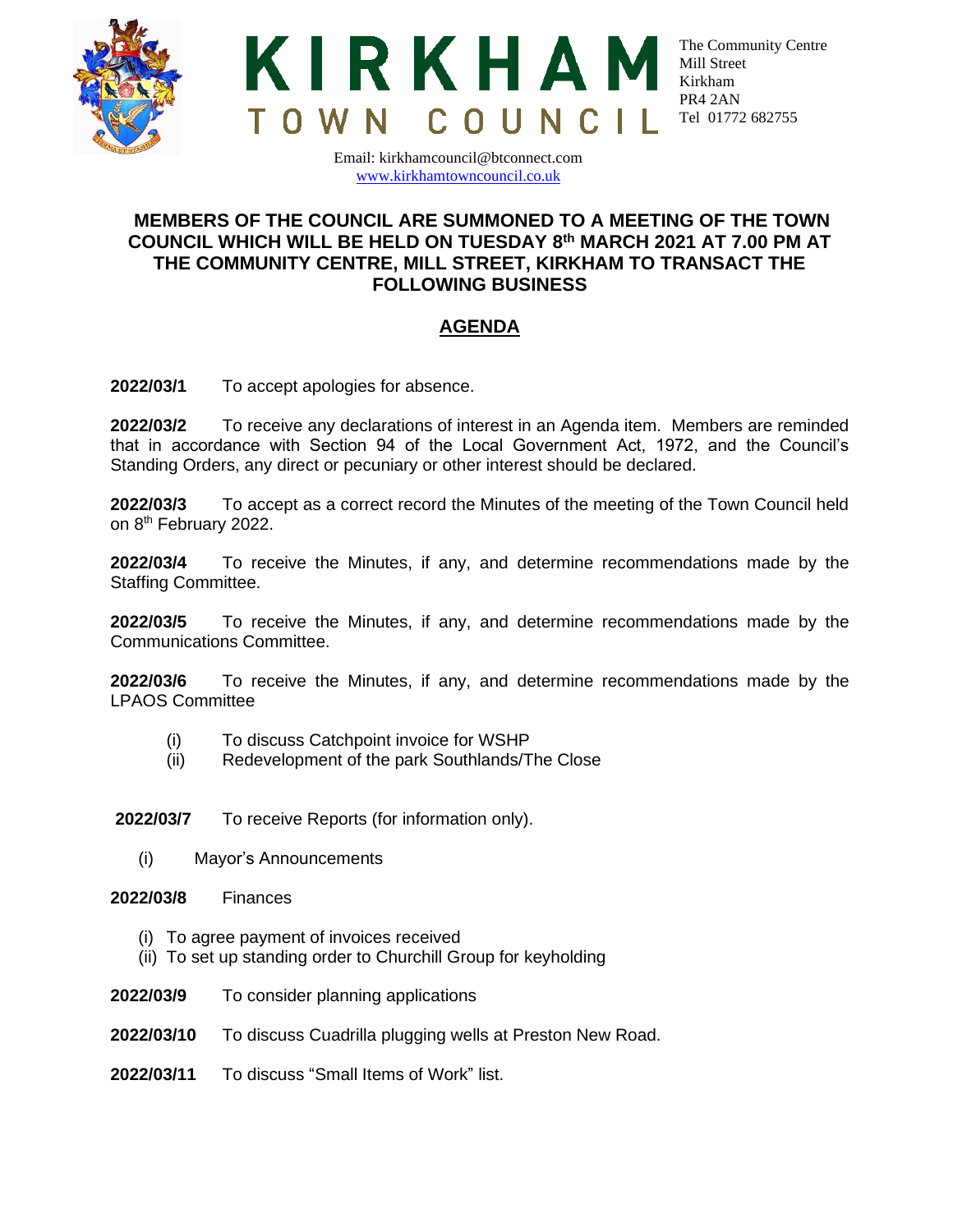



The Community Centre Mill Street Kirkham PR4 2AN Tel 01772 682755

Email: kirkhamcouncil@btconnect.com [www.kirkhamtowncouncil.co.uk](http://www.kirkhamtowncouncil.co.uk/)

- **2022/03/12** To confirm booking of Lostock Hall band for Sunday 13<sup>th</sup> November 2022
- **2022/03/13** To discuss Queen's Jubilee celebrations.
- **2022/03/14** To discuss S106 Funding
- **2022/03/15** To discuss Local Member Grants
- **2022/03/16** To discuss Kirkham Baths
- **2022/03/17** To discuss buildings insurance revaluation
- **2022/03/18** To discuss pond St Georges Park
- **2022/03/19** To discuss building repairs adjacent to MUGA
- **2022/03/20** To discuss repair to bench adjacent to memorial lamp

**Time and Date for Next Meeting Tuesday 12th April 2022.** 

**Signed**

**Megan Vipond Facilities Administrator**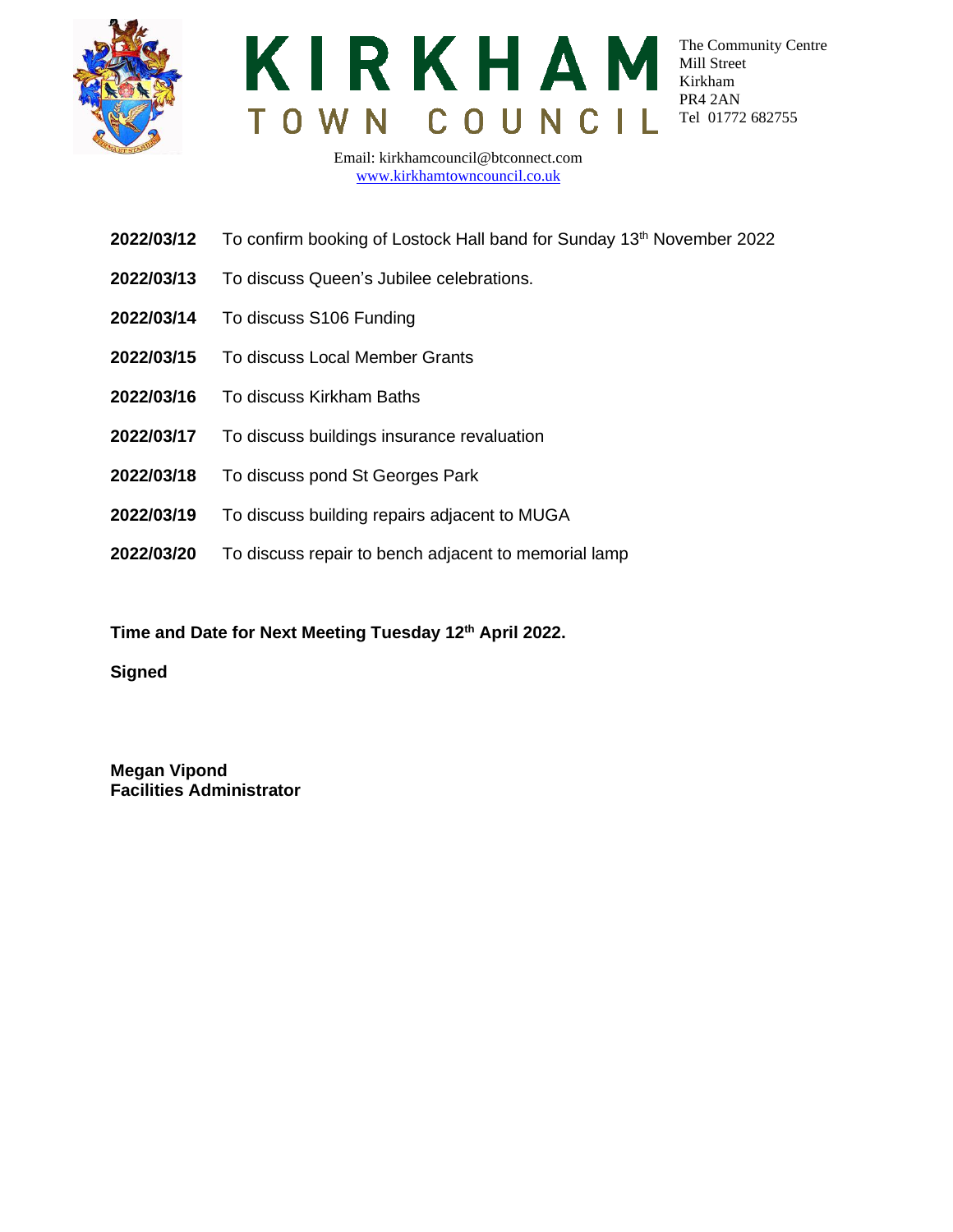## **22/03/6: Copy Catchpoint Invoice**



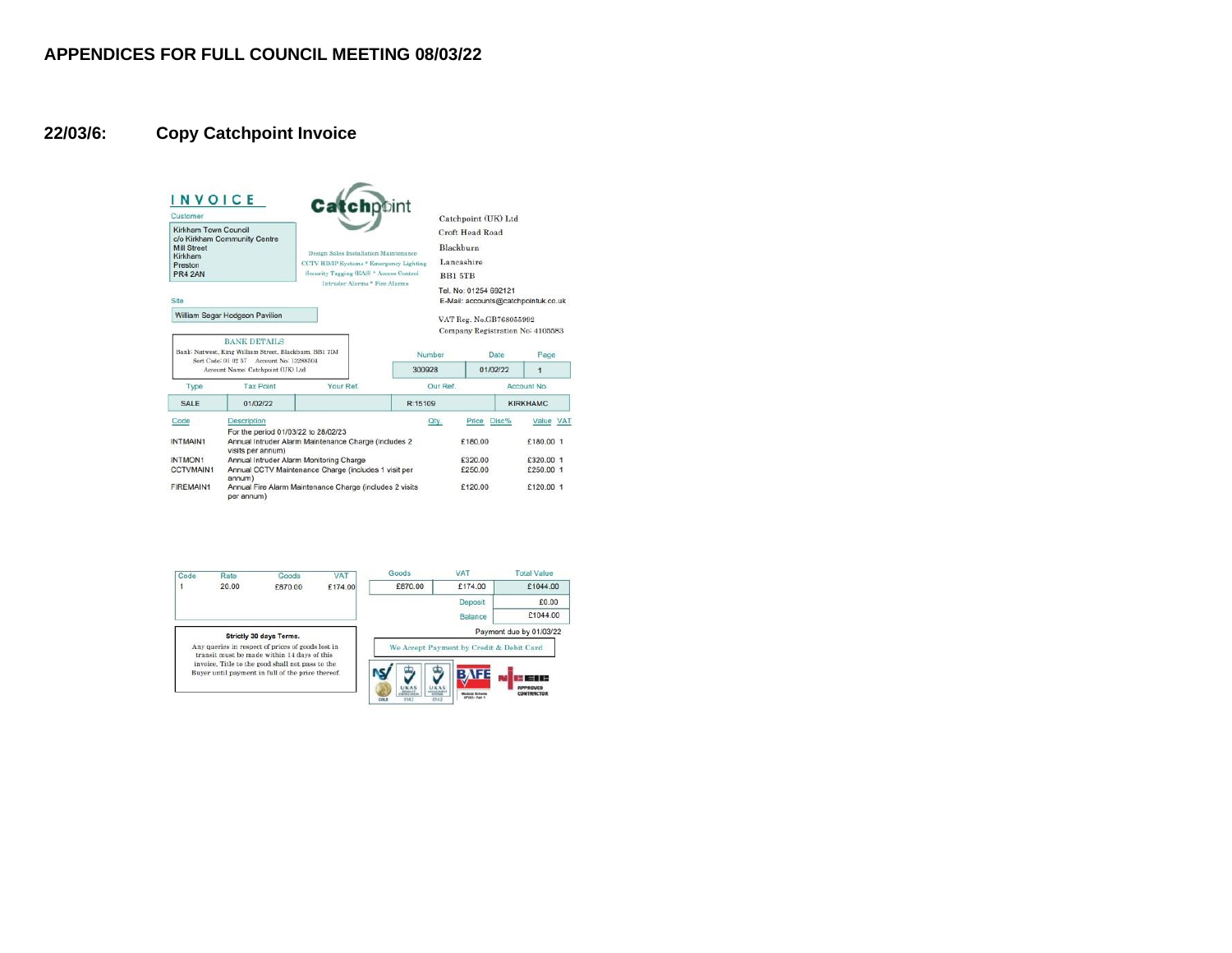## **22/03/8: Invoices for agreement**

| <b>Invoice Date</b> | <b>Invoice Number</b> | Payee                             | <b>Details</b>                                  |   | <b>Amount</b> | Due Date         |  |
|---------------------|-----------------------|-----------------------------------|-------------------------------------------------|---|---------------|------------------|--|
| 23/02/2022          | 1000080879            | Imperative Training Ltd           | Defibrilator                                    | £ | 1,560.00      | 23/02/2022 *     |  |
| 10/01/2022          | 50830                 | Rushtons Accountants              | SAGE training 30/09/21                          | £ | 480.00        | 09/02/2022 **    |  |
| 14/02/2022          |                       | <b>JDF Homeworks</b>              | <b>Gutter Cleaning WSHP</b>                     | £ | 140.00        | 14/02/2022       |  |
| 21/02/2022          | 18940                 | Altitude Services                 | Annual Charge Street Lighting                   | £ | 2,658.60      | 20/03/2022       |  |
| 02/12/2021          | JDA/HJ/B13405-0001    | <b>Blackhurst Budd Solicitors</b> | Settlement Agreement                            | £ | 600.00        | 02/12/2021       |  |
| 01/02/2022          | 300928                | Catchpoint                        | Alarm/CCTV/Fire Alarm WSHP                      | £ | 1.044.00      | 01/03/2022       |  |
| 16/02/2022          | 73280698              | Fylde Borough Council             | Contribution for 21/22 HAZ                      |   | £ 35,000.00   | 16/02/2022       |  |
| 18/02/2022          |                       | <b>JDF Homeworks</b>              | WSHP Downpipe Repair                            | £ | 110.00        | 18/02/2022       |  |
| 15/02/2022          | 4235                  | <b>IFES</b>                       | Fire Extinguisher Service CC                    | £ | 110.00        | 15/02/2022       |  |
| 15/02/2022          | 4236                  | <b>IFES</b>                       | Fire Extinguisher Service WSHP                  | £ | 80.00         | 15/02/2022       |  |
| 17/02/2022          |                       | Lostock Hall Memorial Band        | Remembrance Sunday 2021                         | £ | 385.00        | 17/02/2022       |  |
| 31/01/2022          | Inv-0000010937        | Churchill Group                   | Keyholding                                      | £ |               | 40.32 10/02/2022 |  |
| 31/01/2022          | Inv-0000010938        | Churchill Group                   | Keyholding                                      | £ |               | 40.32 10/02/2022 |  |
| 24/02/2022          | 317338                | Knight Air Products Ltd           | Toilet Rolls/Bin Liner                          | £ | 30.18         | 24/02/2022       |  |
| 01/03/2022          |                       | MG Payroll Services               | Covid SSP Claim                                 | £ | 20.00         | 01/03/2022       |  |
| 02/03/2022          | 3949                  | Seabreeze Cleaning Services       | Cleaning CC & WSHP                              | £ | 1,020.00      | 02/03/2022       |  |
| 01/03/2022          |                       | ADP Locksmiths                    | Disabled toilet lock repair/digital office lock | £ | 145.99        | 01/03/2022       |  |
|                     |                       |                                   |                                                 |   | £ 43,464.41   |                  |  |

\* Amended order to 1 defib unit with heated polycarbonate outdoor locked cabinet. 36 week lead time from point of payment

\*\* Rustons offered £120 + VAT discount verbally. Awaiting confirmation in writing before settlement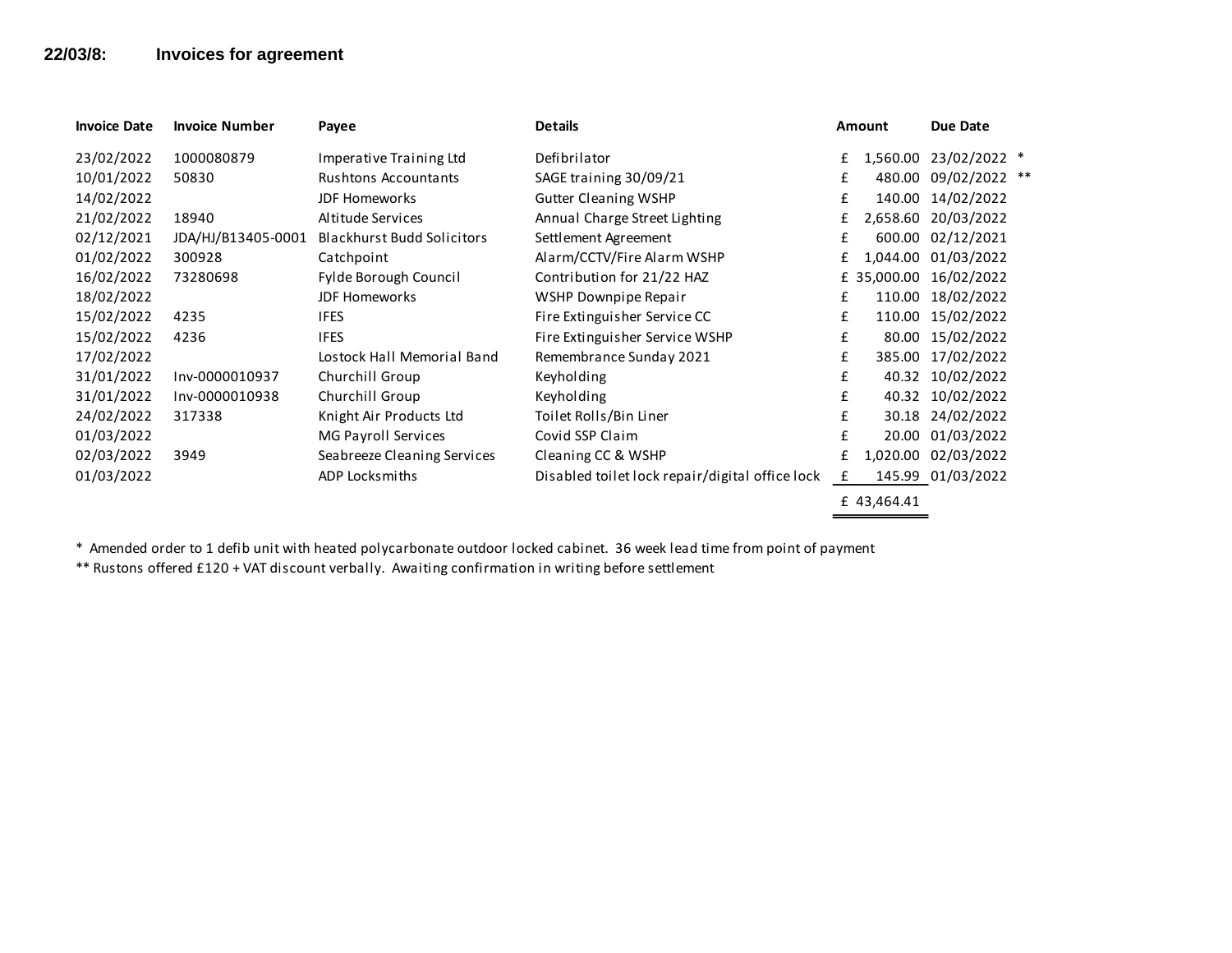#### **22/03/9: Planning**

| App No  | Date       | <b>Address</b>                             | Proposal                                                                                                                                                                                                                                                                                                                                            | Parish  | Ward                       | <b>Case Officer</b>             | Applicant                                  | Agent                                          |
|---------|------------|--------------------------------------------|-----------------------------------------------------------------------------------------------------------------------------------------------------------------------------------------------------------------------------------------------------------------------------------------------------------------------------------------------------|---------|----------------------------|---------------------------------|--------------------------------------------|------------------------------------------------|
| 22/0097 | 10/02/2022 | 10 Station Road,<br>Kirkham, PR4 2AS       | Installation of hardwood timber shop front to replace existing                                                                                                                                                                                                                                                                                      | Kirkham | Kirkham North Andrew Stell |                                 | <b>Thistle Tattoo</b>                      | North West Design<br>Collective Ltd            |
| 22/098  | 08/02/2022 | 36 Poulton Steet,<br>Kirkham, PR4 2AH      | Alterations to front elevation including: 1) Revision to existing access ramp<br>to create dontained terrace area with railing surrounds to serve<br>bar/restaurant use 2) Installation of retractable awnings over terrace 3)<br>Formation of brick features to frontage 4) Installation of timber framed<br>windows to replace existing shopfront | Kirkham | Kirkham North Andrew Stell |                                 | Cameron Thorpe                             | North West Design<br>Collective Ltd            |
| 22/0100 | 09/02/2022 | 30 Poulton Street,<br>Kirkham, PR4 2AB     | Alterations to elevations to reinstate ares of original stone and brickwork,<br>and to replace individual window to both Birley St and Poulton St elevations                                                                                                                                                                                        | Kirkham | Kirkham North Andrew Stell |                                 | The Old Bank<br>(Kirkham) Ltd              | DC & MG<br>Associates                          |
| 22/0101 | 09/02/2022 | 4 Church Street.<br>Kirkham, PR4 2SE       | Listed building consent for: 1) Removal of sand/cement render from<br>chimney stacks 2) Re-pointing of facing brickworkd with lime based mortar<br>3) Installation of new railings to front elevation adjacent front door and<br>basement windows 4) Introduction of cobbles to front of property                                                   | Kirkham | Kirkham North Andrew Stell |                                 | Julie Taylor                               | North West Design<br>Collective Ltd            |
| 22/0102 | 09/02/2022 | 4-6 Freckleton Street,<br>Kirkham, PR4 2SP | Listed building consent for: 1) The removal of existing and installation of<br>new timber framed windows to ground, first and second floor of front<br>elevation including replacement ground floor projecting bay 2) Reguilding<br>of existing chimney stack 3) Repointing of front elevation 4) Installation of<br>new projecting metal sign      | Kirkham | Kirkham South Andrew Stell |                                 | Dawson's Chippy                            | North West Design<br>Collective Ltd<br>Cowgill |
| 22/0103 | 09/02/2022 | 2A Church Street.<br>Kirkham, PR4 2SE      | Removal of existing shop front and installation of replacement hardwood<br>shop frontage, replacement of window to first floor of front elevation and<br>installation of level access ramp with railings to front entrance                                                                                                                          | Kirkham | Kirkham North Andrew Stell |                                 | Whitworths<br>Chemists                     | <b>Jill Cowgill</b>                            |
| 22/0120 | 17/02/2022 | 1-3 Preston Street,<br>Kirkham, PR4 2YA    | Removal of existing shop front and installation of replacement hardwood<br>shop frontage, replacement of window to ground and first floor of front<br>elevation, and removal of external steel stair case to side elevation                                                                                                                         | Kirkham | Kirkham North Andrew Stell |                                 | Kirkham Optical &<br><b>Hearing Centre</b> | DC & MG<br>Associates                          |
| 22/0145 | 23-Feb-22  | Lancashire PR4 2YL                         | 44 Dowbridge, Kirkham Application to discharge condition 4 (archaeology) of planning permission                                                                                                                                                                                                                                                     | Kirkham | Kirkham North              | Jennifer Simpson Mr Troy Watson |                                            | Mr Troy Watson                                 |
| 22/0149 |            | 4 Church Street,<br>Kirkham, PR4 2SE       | Installation of new railings to front elevation adjacent front door and<br>basement windowns, and introduction of cobbles to front of property                                                                                                                                                                                                      | Kirkham | Kirkham North Andrew Stell |                                 | <b>JULIE TAYLOR</b>                        | North West Design                              |

#### **22/03/11: Small Items of Work - Copy of email received from Partnership Development Team**

Highways Dept. have had a number of requests from Parish and Town Councils about estimates for small items of work e.g. a bollard, a grit bin, a small road sign, to help with future budget planning with most requests being of a similar nature.

To help with this they are proposing to provide an estimate price list of the most frequently requested items. These will be guide prices which can be confirmed at a later date.

To populate this we are asking all Parish and Town Councils to put forward items to go on the list. We can then provide estimate figures against those we are able to which will help Parish and Town Councils with deciding what can or cannot be done. Should a decision be taken to proceed, most items will of course need to be visited by an officer to confirm that the works can proceed and the estimate is still sufficient for the works.

Please could you forward details of items that you would like including on the list by **Wednesday 9th March** to [parishcouncils@lancashire.gov.uk](mailto:parishcouncils@lancashire.gov.uk) Highways can then fill in the list before the Highways Special Conference on 19<sup>th</sup> March.